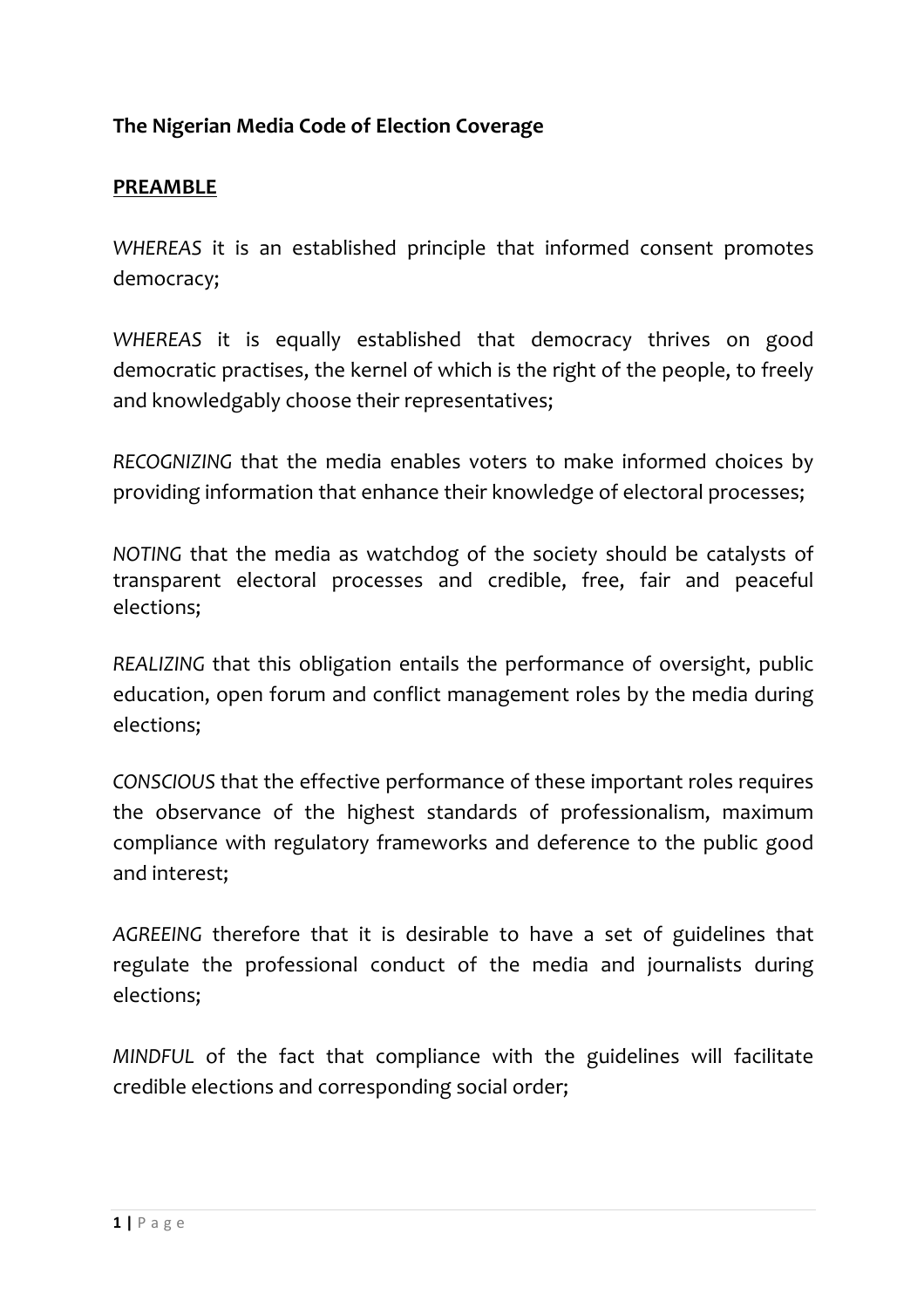KNOWING that such guidelines should align with international standards, instruments and declarations on best practices in election reporting with the underpinning principles of:

- The promotion of the right of citizens to freely express themselves and have unfettered access to information on the electoral processes;
- The protection of the right of the media to freely access and truthfully disseminate information on the electoral processes;
- The promotion of the right of media access by parties, candidates and under-represented groups; and
- The promotion of democratic norms and values.

WE, the representatives of Nigerian media organisations, institutions, professional bodies and support groups, hereby agree to abide by this MEDIA CODE OF ELECTION COVERAGE.

# **STATEMENT OF BROAD PRINCIPLES**

This media code of election coverage is predicated on the principle and expectation that relevant institutional stakeholders including the Government, the Political Parties, the Election Management Body and Civil Society Organisations will contribute to the creation of an enabling environment for the media to perform its professional and social obligations during electoral processes.

**i.** The Government

• The government and its agencies shall ensure the safety of journalists during electoral processes, including refraining from assault or intimidation in any manner whatsoever;

• The government and its relevant agencies shall ensure prompt investigation and prosecution of any individual or group accused of assault or intimidation against the media and journalists during electoral processes;

• The government and its agencies shall channel any complaint over the conduct of journalists during electoral processes to regulatory or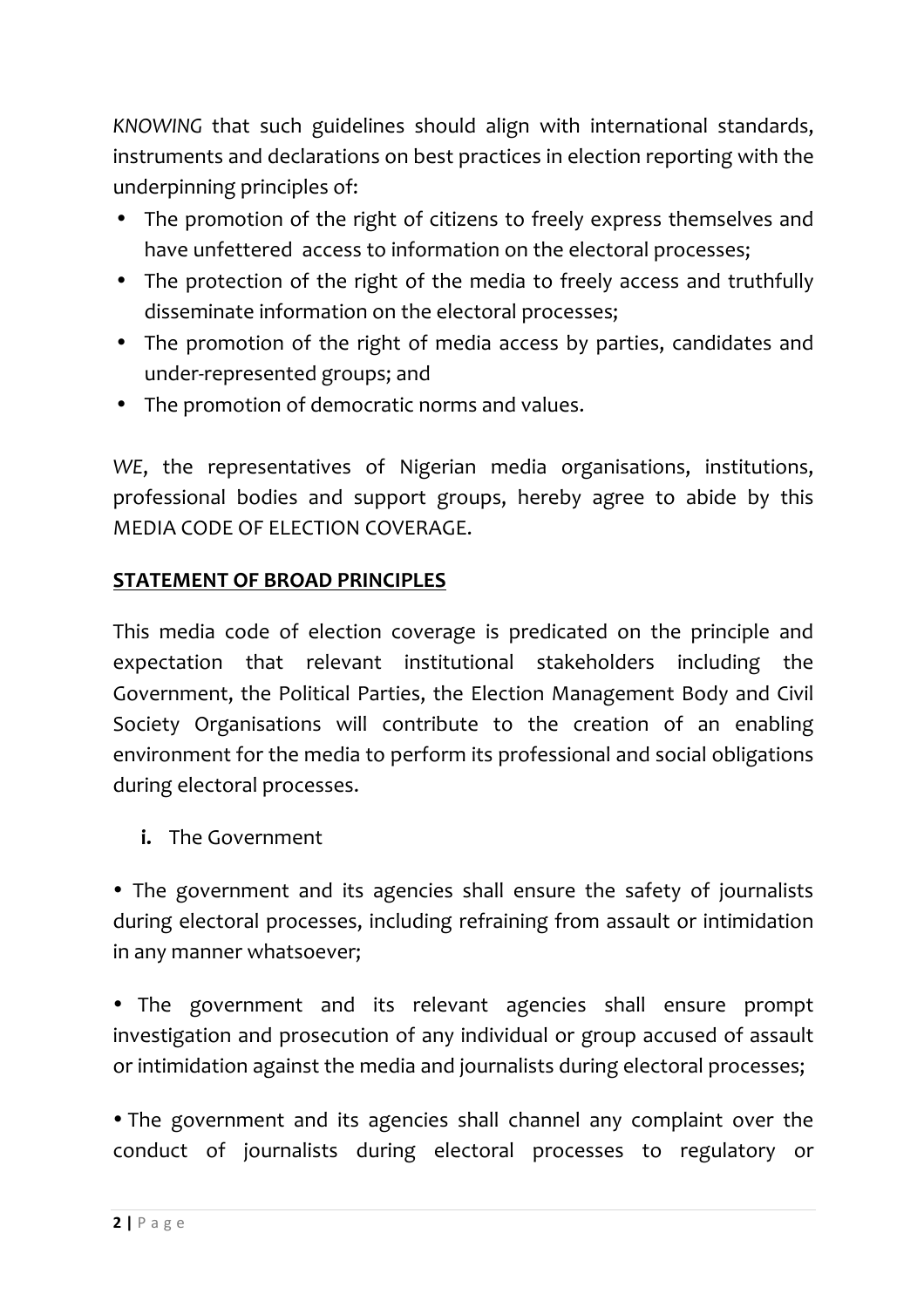legal institutions and refrain from extra-judicial actions or other forms of self-help;

• The government and its agencies shall ensure the free movement of journalists in any part of the country during electoral processes and refrain from any act that shall inhibit such;

• The government shall abide by institutional, regulatory and legal frameworks requiring equitable access to state media by parties and candidates contesting elections.

ii. The Political Parties

• Political parties shall respect the right of journalists to cover and report their activities and refrain from harassing them in any manner whatsoever;

• Political parties should support the investigation of any act of assault or intimidation against the media and journalists by their members or agents and ensure that alleged perpetrators are promptly brought to justice;

• Political parties shall channel any complaint over the conduct of journalists covering their activities to regulatory or legal institutions and refrain from extra-judicial actions or any other form of self-help;

• Political parties shall provide prompt notification and adequate information on their activities;

• Political parties shall not offer bribes or other forms of inducement to journalists to publish or suppress information about themselves or their activities.

iii. The Election Management Body

• The Independent National Electoral Commission (INEC) shall proactively provide the media and journalists with information on its activities to aid the factual and credible reporting of the electoral processes;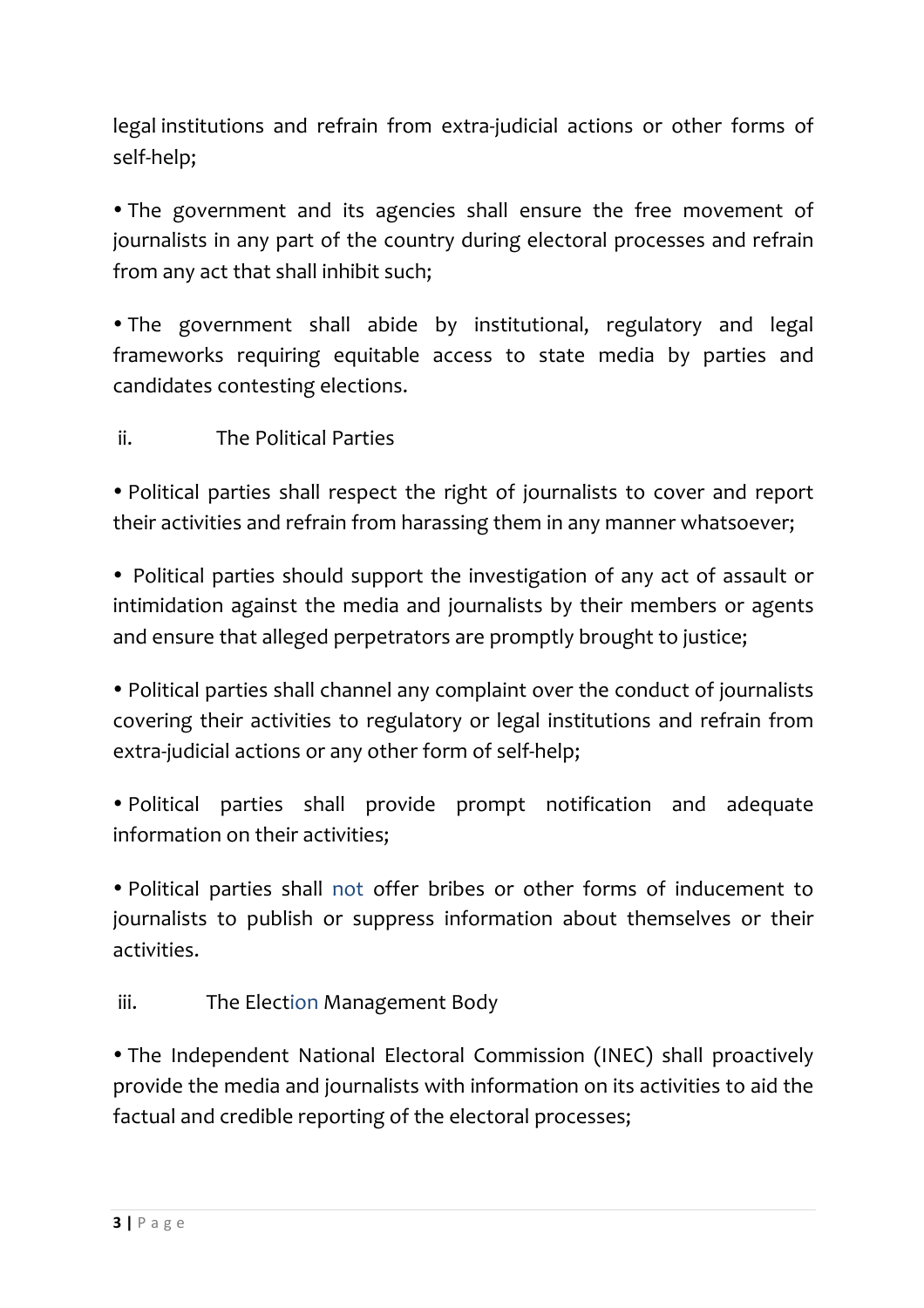• The Independent National Electoral Commission shall provide information and materials to the media to enable them carry out accurate and effective civic and voter education;

• The Independent National Electoral Commission should support capacity building for journalists and other media professionals on the reporting of elections;

- The Independent National Electoral Commission shall make electoral information freely available to the media to enhance factual and credible reporting of electoral processes;
- iv. Civil Society Organisations and Media Support Groups

• CSOs and Media Support Groups shall collaborate with the media on the conduct of civic and voter education:

• CSOs and Media Support Groups shall support capacity building for Journalists and other media professionals on election reporting;

• CSOs and Media Support Groups shall take proactive measures in the defense of the right of the media and journalists to freely report electoral processes without any form of harassment or intimidation;

CSOs and Media Support Groups shall proactively share reports of their observations of electoral processes with the media.

# **Section 1.**

# 1.0. Equitable Access

The performance of campaign platform and public forum role of the Nigerian *media* during elections requires deference to the right of parties and *candidates in elections to equitable media access especially as envisaged by legislative* and *institutional* frameworks and other relevant instruments *including* the Electoral Act 2010 (as amended), the Nigerian Broadcasting Code *(as revised)* and the Nigeria Press Organisation Code of Ethics for Nigerian *Journalists. It also requires giving opportunity to under-represented groups to* express their views.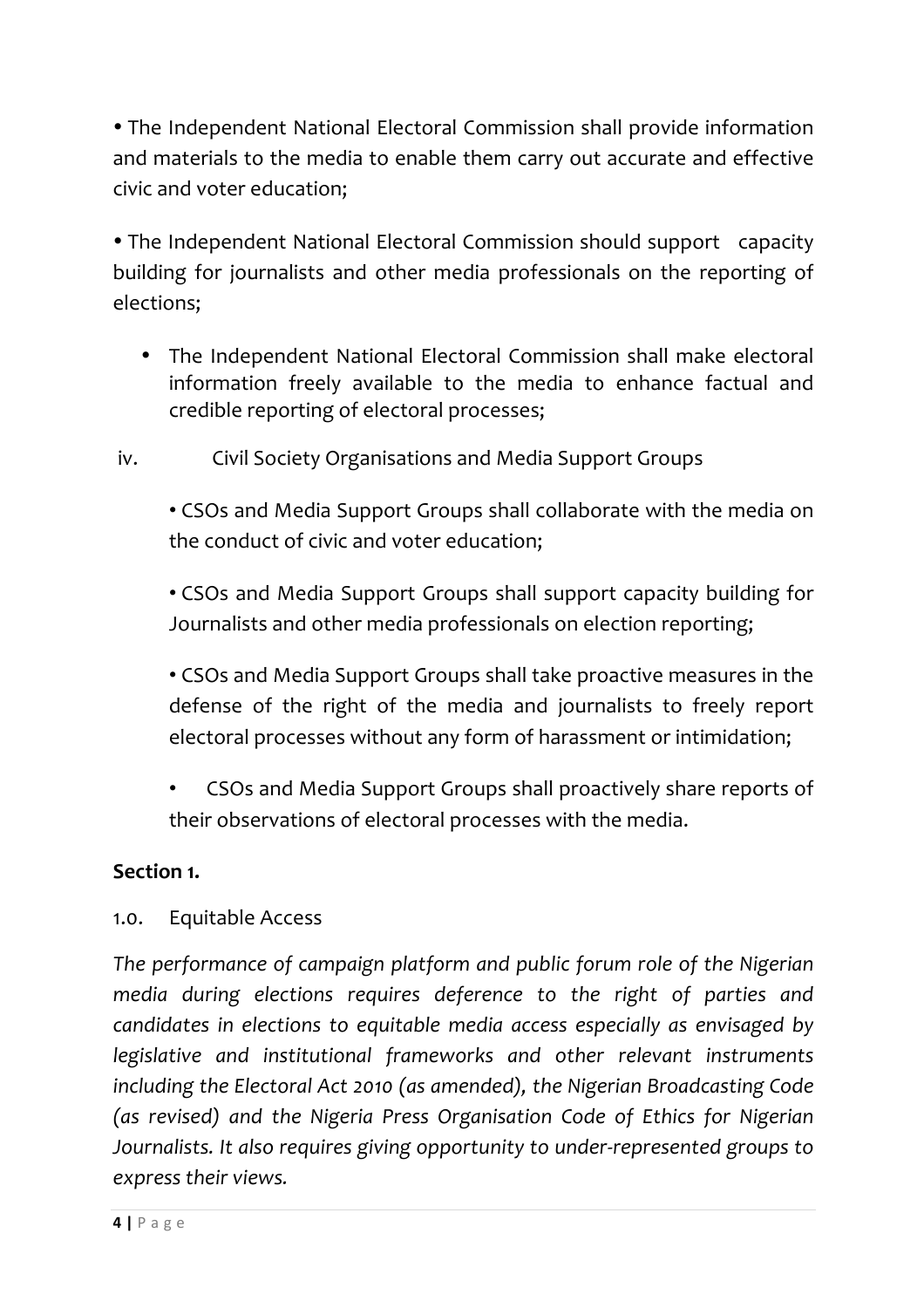# 1.1. Parties and Candidates

### *The Responsibility of Media Organisations*

- 1.1.1. A broadcast medium shall ensure equitable allocation of time at specific but similar periods for all parties contesting elections to state their programmes;
- 1.1.2. A media organisation shall regularly apply the principle of equity in the coverage and reportage of campaigns and other activities of parties and candidates contesting elections;
- 1.1.3. A media organisation shall at all times uphold the right of parties and candidates to reply to allegations made against them:
- 1.1.4. A broadcast medium shall strive to ensure the participation of all parties and candidates contesting elections in political debates.

### 1.2. Under-represented groups

*The Responsibility of Media Organisations*

- 1.2.1. A media organisation shall, as a matter of deliberate editorial policy, target under-represented groups, especially women, youths, persons living with disabilities and rural dwellers in the coverage of electoral processes;
- 1.2.2. A media organisation shall consciously reflect the views and perspectives of women, youths, persons living with disabilities and rural dwellers in electoral reports.

# **Section 2.**

2.0. Professionalism & Social Responsibility

As the chief purveyor of information on the electoral processes, the media shall at all times embrace best professional practises by acting in accordance with the principles of social responsibility.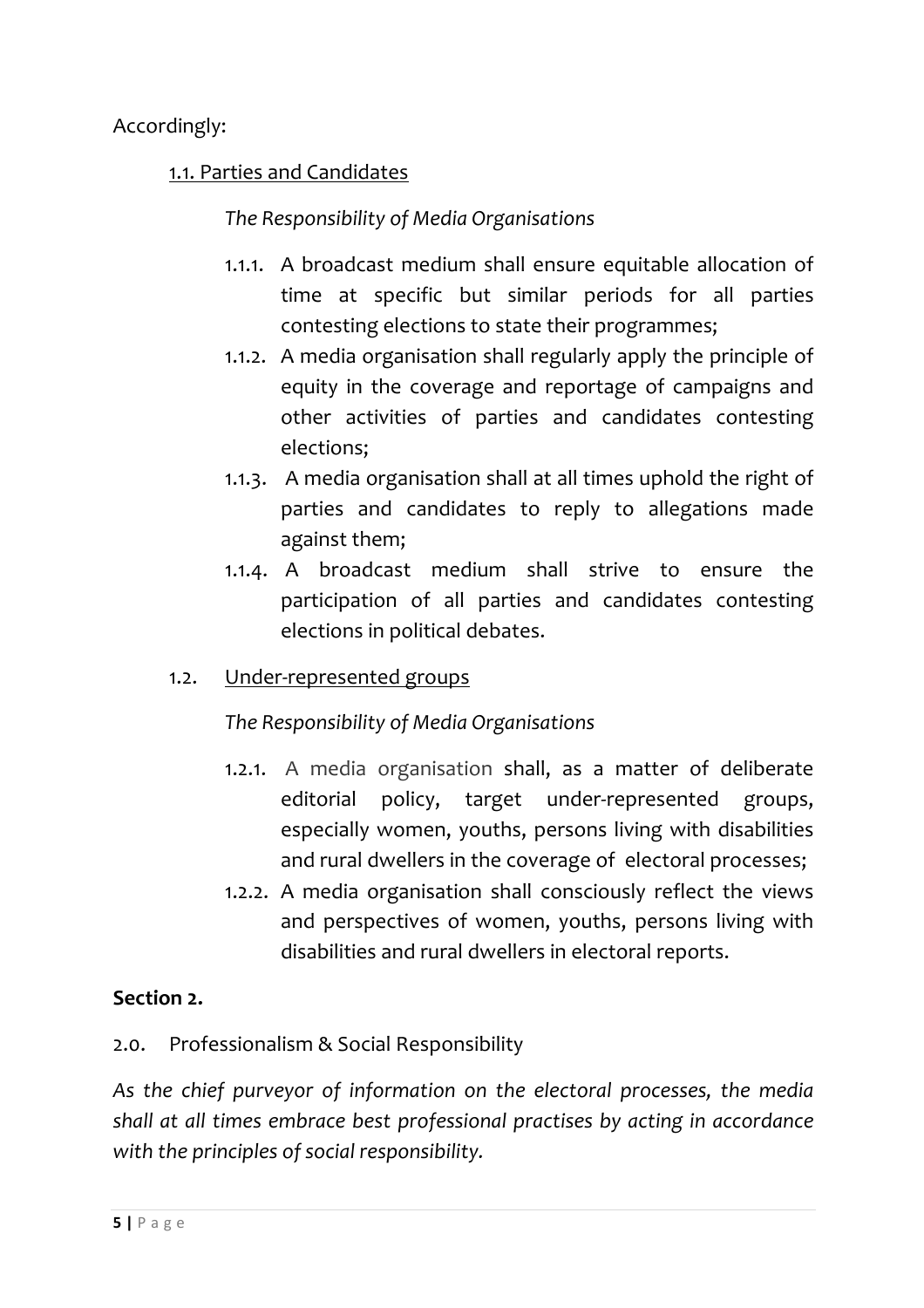Accordingly:

2.1. The South Communication of Eairness, Accuracy & Balance

The responsibility of journalists

- 2.1.1. A journalist shall report elections accurately and without bias;
- 2.1.2. A journalist shall report elections in a fair and balanced manner;
- 2.1.3. A journalist shall report only fact-based electoral information;
- 2.1.4. A journalist shall verify any allegation made against a party, candidate or any other interest and reflect all sides in the story;
- 2.1.5. A journalist shall report the views of candidates and political parties directly and in their own words, rather than as they are interpreted by others;

### The responsibility of media organisations

- 2.1.6. A media organisation shall ensure accurate and impartial voter education on parties, candidates, registration, verification, voting centres, voting procedures, complaint procedures, etc as provided by relevant agencies;
- 2.1.7. A media organisation shall disseminate voter education in indigenous languages and through messages that target under-represented groups including women, youths and People Living with Disabilities;
- 2.1.8. A media organisation shall uphold the right of the people to free expression by providing opportunity for ordinary citizens to express their views during electoral processes.

#### Section 3: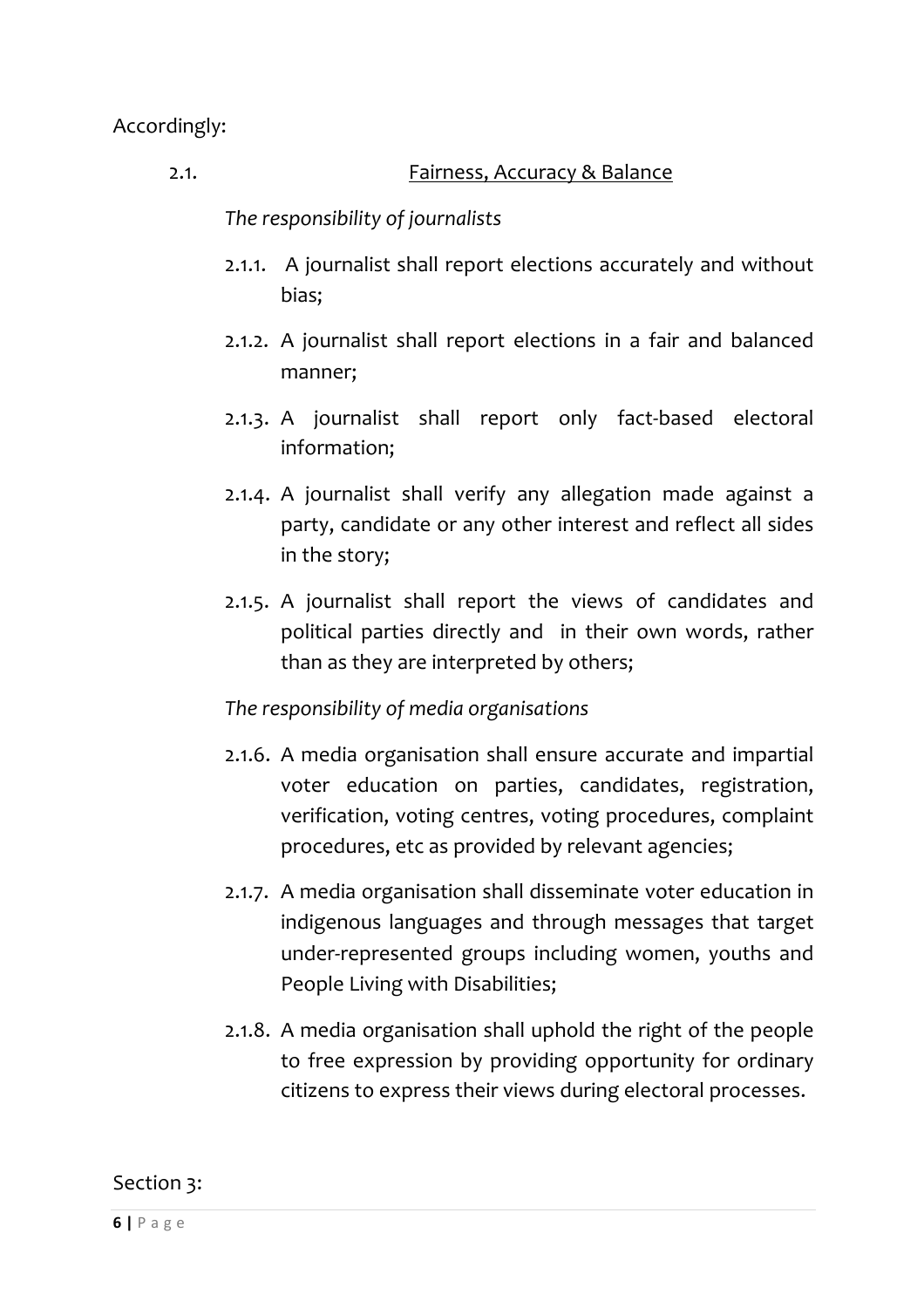### 3.0. Ethical Conduct

Good journalism requires decent conduct that conforms to acceptable social norms, values and ethical codes; it also requires that journalists are well resourced and are able to act independently of the subjects of their reports.

Accordingly:

3.1. Integrity

The responsibility of journalists

- 3.1.1. A journalist shall NOT solicit or accept bribes or make other pecuniary demands from parties and candidates to publish or suppress reports;
- 3.1.2. A journalist shall NOT betray partisan interest by presenting personal opinion as facts in reports;
- 3.1.3. A journalist shall NOT betray partisan interest by donning the insignia of candidates and parties;

The responsibility of media organisations

- 3.1.4. A media organisation shall respect and abide by the confidentiality of sources who so request;
- 3.1.5. A media organisation shall provide adequate resources for journalists to independently report activities of parties and candidates:
- 3.1.6. A media organisation shall refrain from publishing or airing news items and interviews that are patently onesided.

### 3.2. Credibility:

The responsibility of journalists

3.2.1. A journalist shall use investigative methods and instruments to ensure factual and accurate reporting of electoral processes;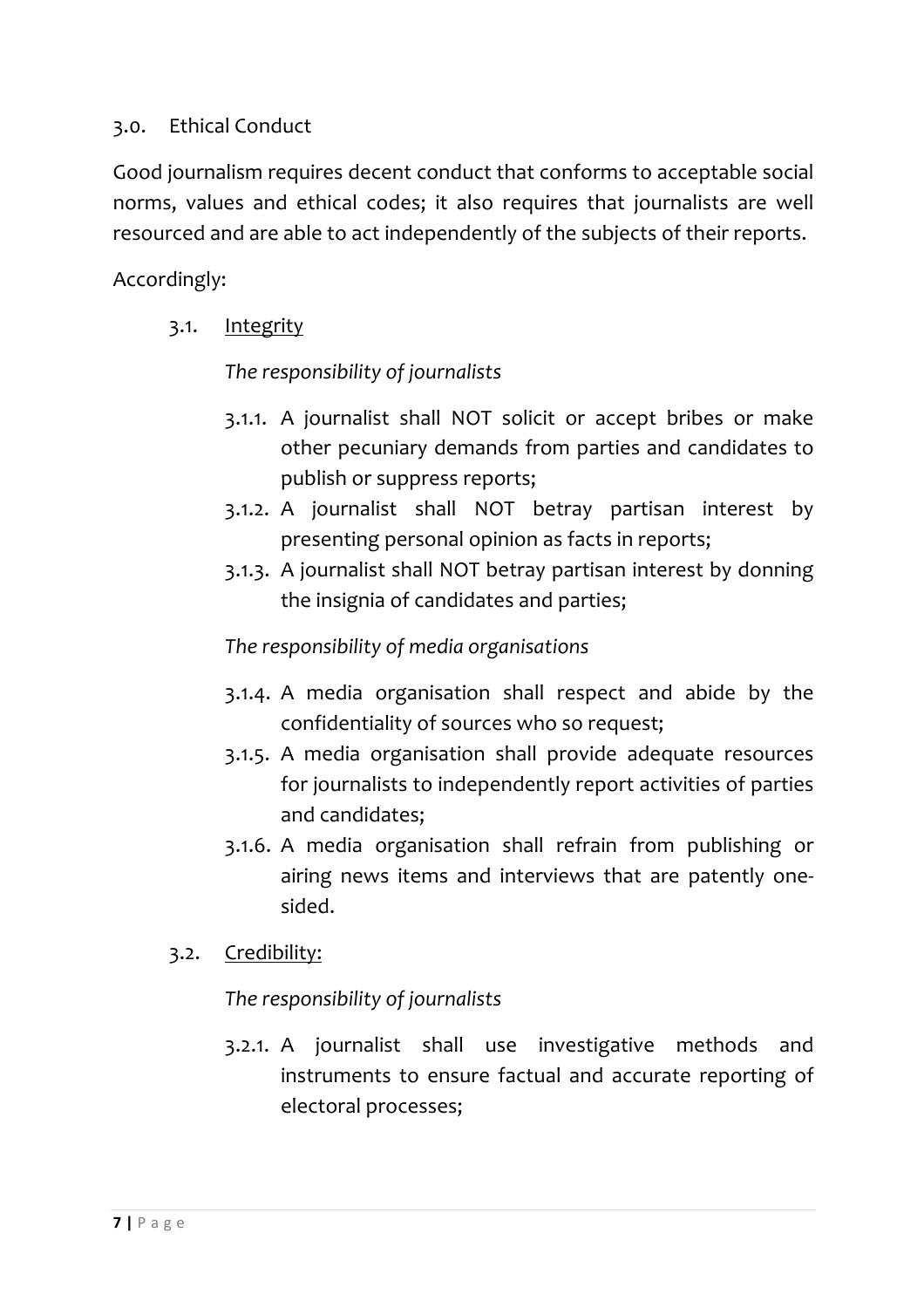- 3.2.2. A journalist shall report electoral processes proactively and avoid excessive reliance on press releases and media briefings;;
- 3.2.3. A journalist shall not deliberately distort or misrepresent the facts of a political or electoral issue;

### *The responsibility of media organisations*

- 3.2.4. A media organisation shall at all times uphold the right of reply to issues in election reports and programmes;
- 3.2.5. A media organisation shall promptly correct any inaccurate, misleading or false information with the same prominence as the original report.
- 3.3. Opinion Polls:

### The responsibility of journalists

- 3.3.1. A journalist shall ensure due diligence and exercise restraint in reporting the findings of election opinion polls by clearly stating the context, particularly:
	- Those who commissioned and conducted the poll;
	- The specific questions that were asked;
	- The number and diversity of people interviewed; and
	- The limitations and margin of error of the poll;

### The responsibility of media organisations

3.3.2. A media organisation shall make use of objective methodologies that neither favour nor exclude particular groups and interests in conducting election opinion polls.

### 3.4. Endorsements:

### The responsibility of media organisations

 $3.4.1.$  A media organisation that endorses candidate(s) for particular office(s) shall disclose that the endorsement represents ONLY its opinion and will not impair the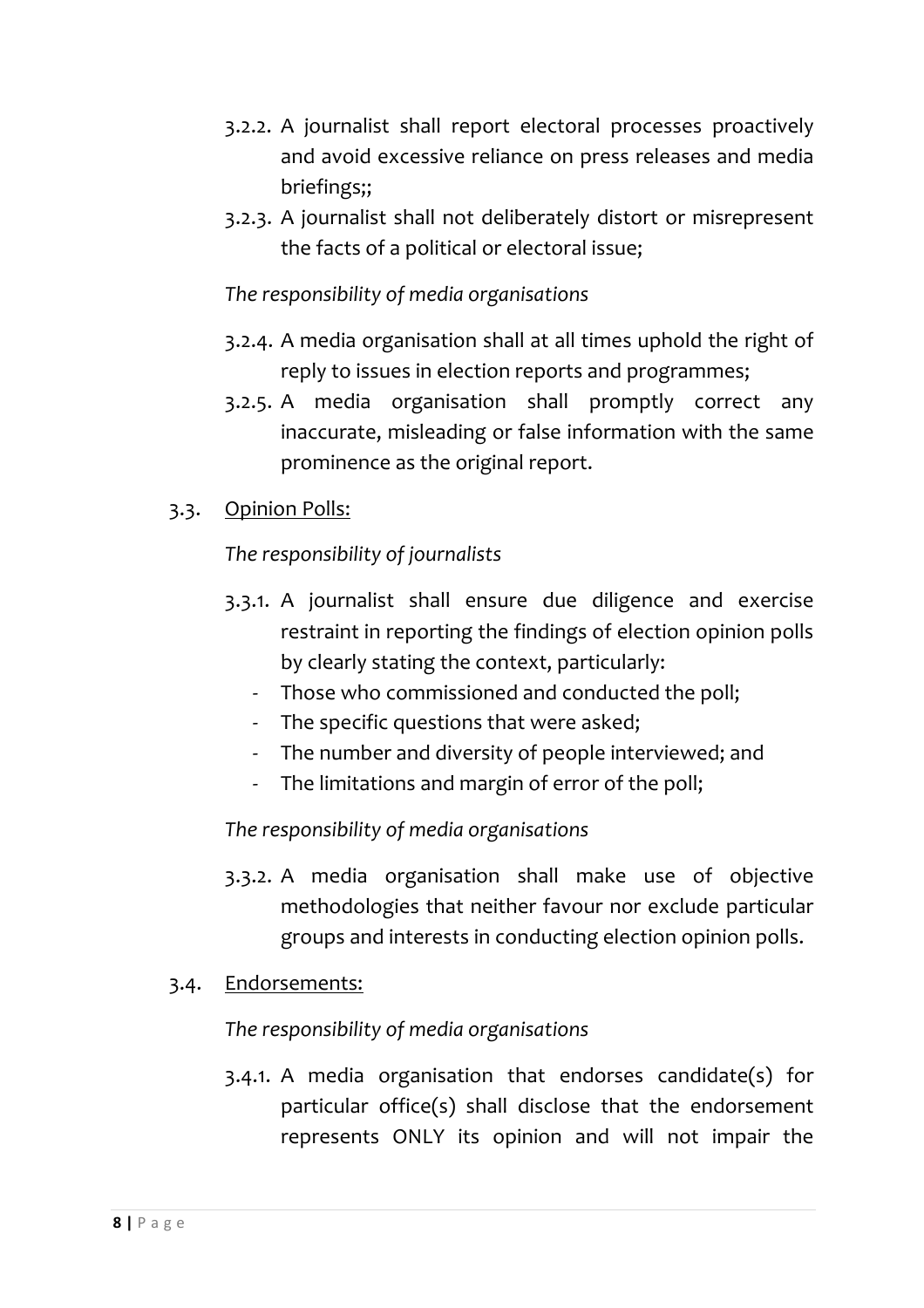balanced coverage of campaigns by all parties and candidates contesting elections.

3.5. Political advertisement:

The responsibility of media organisations

- 3.5.1. A media organisation shall clearly identify political adverts and advertorials and refrain from presenting them as independent news or opinion of the organisation;
- 3.5.2. A media organisation shall not publish or air political adverts, advertorials and sponsored political news that seek to create hatred or incite violence.

# **Section 4.**

4.0. Hate Speech and Incitement

Hate speech and other forms of incitement could lead to violence and threaten the democratic fabric of a society. The social obligations of the media during elections therefore include the prevention of hate speech.

# Accordingly:

The responsibility of journalists

- 4.1. A journalist shall make use of temperate language in reporting electoral processes;
- 4.2. A presenter of a live programme shall refrain from airing pejorative comments;

# The responsibility of media organisations

- 4.3. A media organisation shall reject any material intended for publication or airing by parties, candidates and other interests that contains hateful or inciting words and messages;
- 4.4. A media organisation shall refrain from publishing or airing abusive editorial comments or opinions that denigrate individuals or groups on account of disability, race, ethnicity, tribe, gender or belief;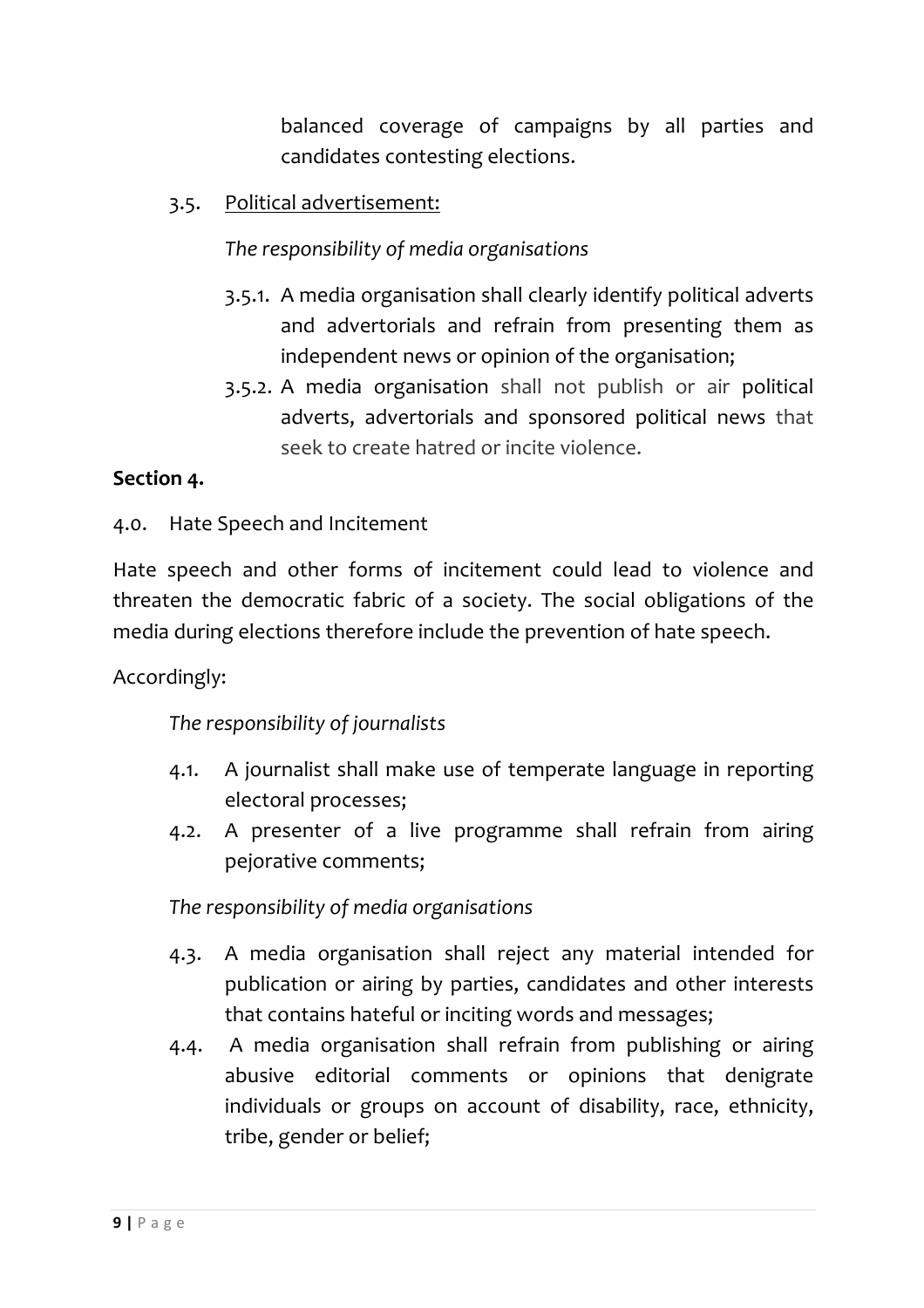- 4.5. A media organisation shall meticulously monitor the content of its social media platforms to stop the spread of hate and inciting messages;
- 4.6. A broadcast medium shall, prior to a recorded or a live political debate, request participants to endorse a NO-HATE-SPEECH MEMORANDUM OF UNDERSTANDING committing them NOT to use words or gestures that disparage others on account of disability, race, ethnicity, tribe, gender or belief.

# **Section 5.**

5.0. Conflict Sensitivity

Violent conflicts are obstacles to the conduct of free, fair and peaceful elections as they could lead to voters' apathy and hinder the free performance of media roles and responsibilities during electoral processes.

Accordingly:

The responsibility of journalists

- 5.1. A journalist shall be conflict-sensitive and pro-actively report early warning signals of possible outbreak of violent conflict during elections;
- 5.2. A journalist shall work for the de-escalation of violent conflict should they occur during elections;
- 5.3. A journalist shall give equitable opportunity to diverse sides of a political or electoral conflict to state their case;
- 5.4. A journalist shall use temperate language and non-offensive images in reporting political/electoral tensions and conflicts;
- 5.5. A journalist shall keep to the facts of a political/electoral conflict;
- 5.6. A journalist shall be cautious in reporting figures and identities of casualties of violent conflicts;

The responsibility of media organisations